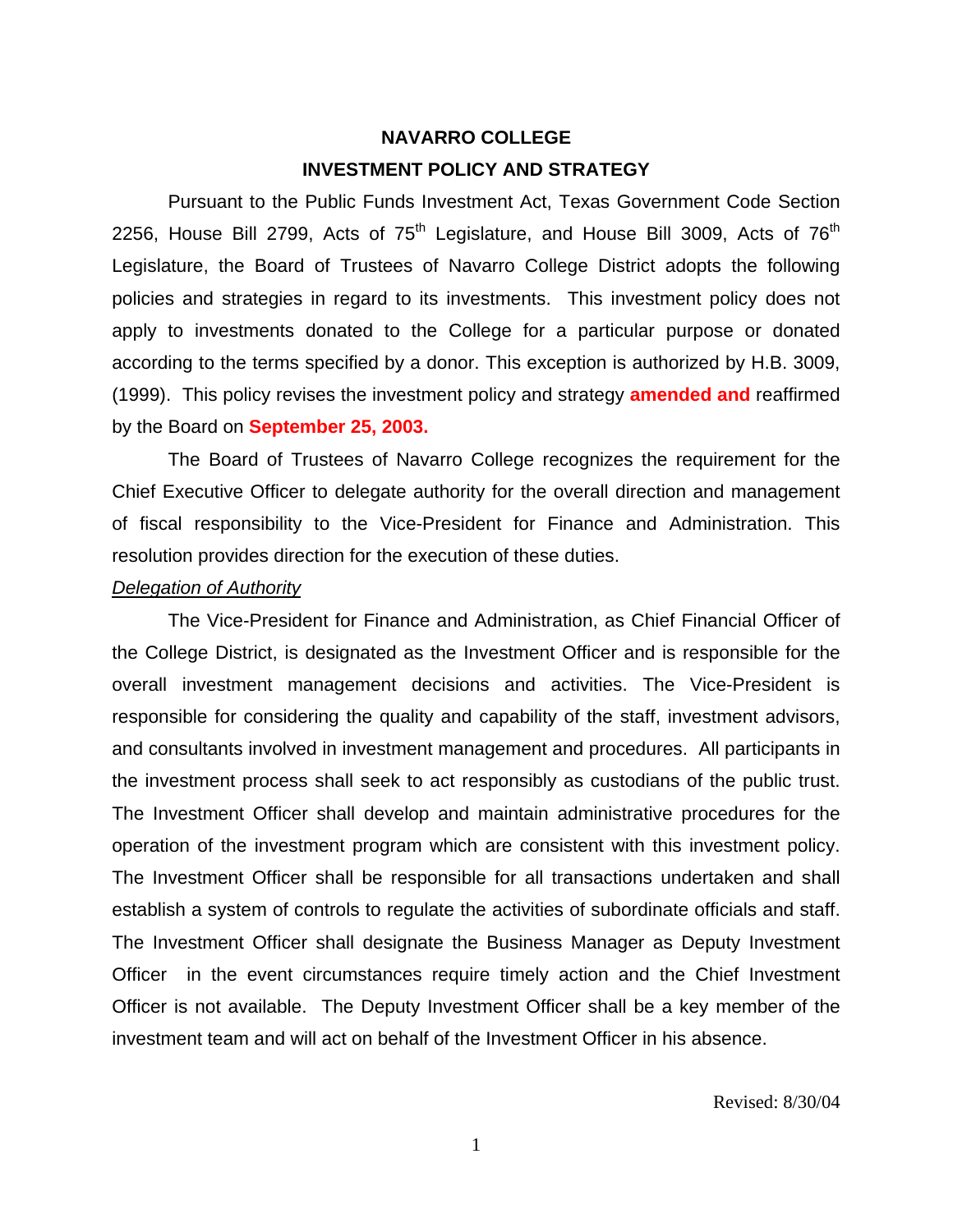No officer or designee may engage in an investment transaction except as provided under the terms of this policy. The policy will be established by the Investment Officer and recommended by the President to the Board of Trustees for final approval. This authority is effective until rescinded by the Board of Trustees or until the termination of employment.

#### *Scope*

 This investment policy applies to all the financial assets and funds held by the Navarro College District. Navarro College consolidates its funds into one investment fund for investment purposes for efficiency and maximum investment opportunity. These funds are defined in Navarro College's Annual Financial Report and include:

Educational and General Fund, Debt Service Fund, Plant Fund, Auxiliary Fund, Agency Fund, Student Financial Aid Funds and any other funds held by Navarro College unless specifically exempted by the Board of Trustees and this policy.

#### **OBJECTIVES**

#### *Safety*

Safety of principal is the foremost objective of the investment program. Investments shall be undertaken in a manner that seeks to ensure the preservation of capital in the overall portfolio.

#### *Credit Risk*

 Credit Risk is the risk of loss due to the failure of the security issuer or backer. Credit risk may be mitigated by:

Limiting investments to the safest type of securities; pre-qualifying the financial institutions, brokers/dealers, intermediaries, and advisors with which an entity will do business; and diversifying the investment portfolio so that potential losses on individual securities will be minimized.

#### *Interest Rate Risk*

 Interest rate risk is the risk that the market value of securities in the portfolio will fall due to changes in general interest rates. Interest rate risk may be mitigated by

Revised: 8/30/04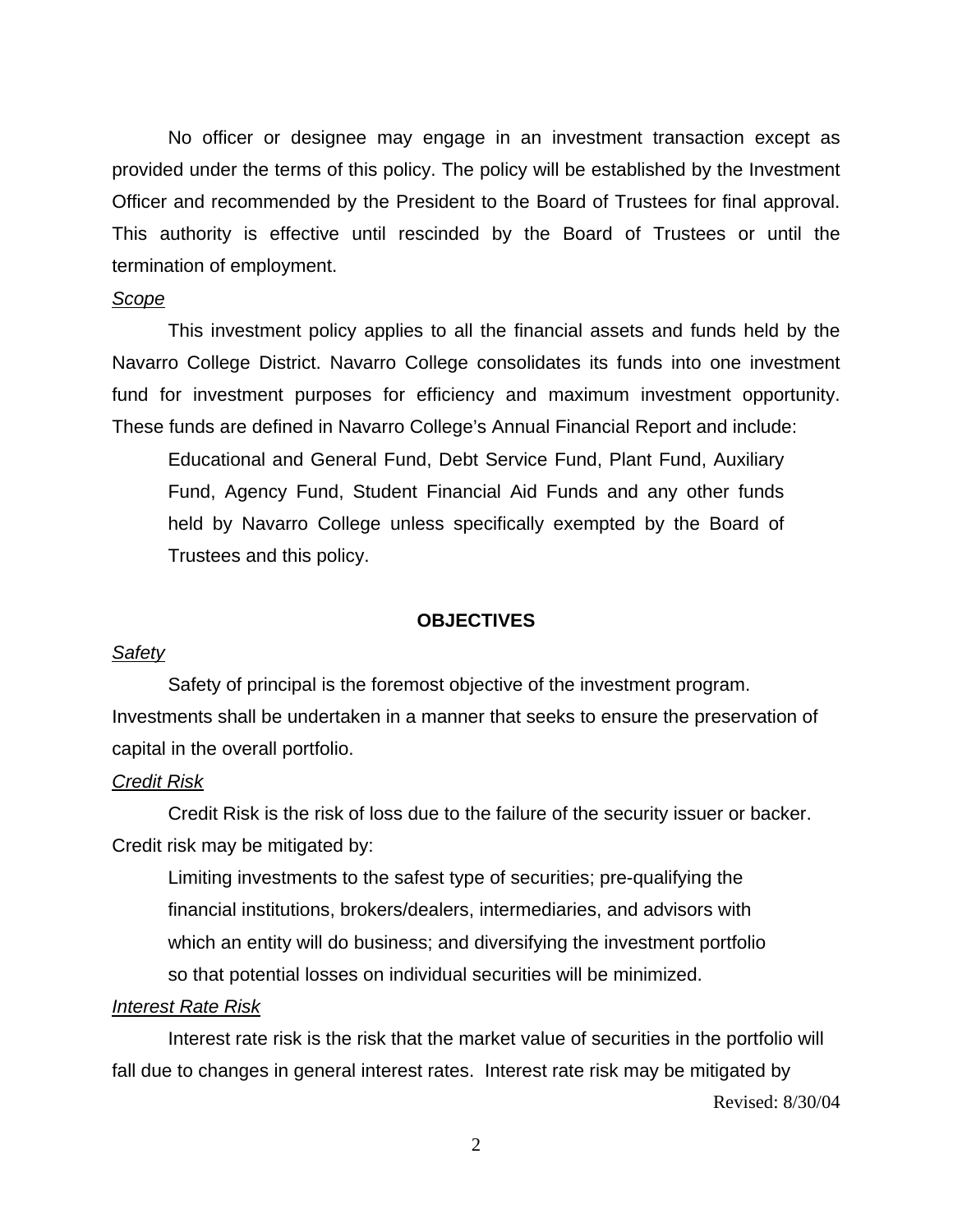structuring the investment portfolio so that securities mature to meet cash requirements for ongoing operations and by investing operating funds primarily in short-term securities.

#### *Liquidity*

 The investment portfolio shall remain sufficiently liquid to meet all operating requirements that may be reasonably anticipated. This is accomplished by structuring the portfolio so that securities mature concurrent with cash needs to meet anticipated demands. Since all possible cash demands cannot be anticipated, the portfolio should consist largely of securities with active secondary or resale markets.

#### *Yield*

 The investment portfolio shall be designed with the objective of attaining a market rate of return throughout budgetary and economic cycles, taking into account the investment risk constraints and liquidity needs. Return on investment is of least importance compared to the safety and liquidity objectives described above. The core of investments is limited to relatively low risk securities in anticipation of earning a fair return relative to the risk being assumed. Securities shall not be sold prior to maturity with the following exceptions:

a declining credit security could be sold early to minimize loss of principal; a security swap would improve the quality, yield, or target duration in the portfolio; or liquidity needs of the portfolio require that the security be sold.

#### **INTERNAL CONTROL PROCEDURES**

 Internal control is the process by which Navarro College's Board of Trustees and management obtain reasonable assurance as to achievement of specified objectives. It consists of interrelated components with integrity, ethical values and competence, and the control environment serving as the foundation for establishing objectives, risk assessment, information systems, control procedures, communication, managing change, and monitoring.

Revised: 8/30/04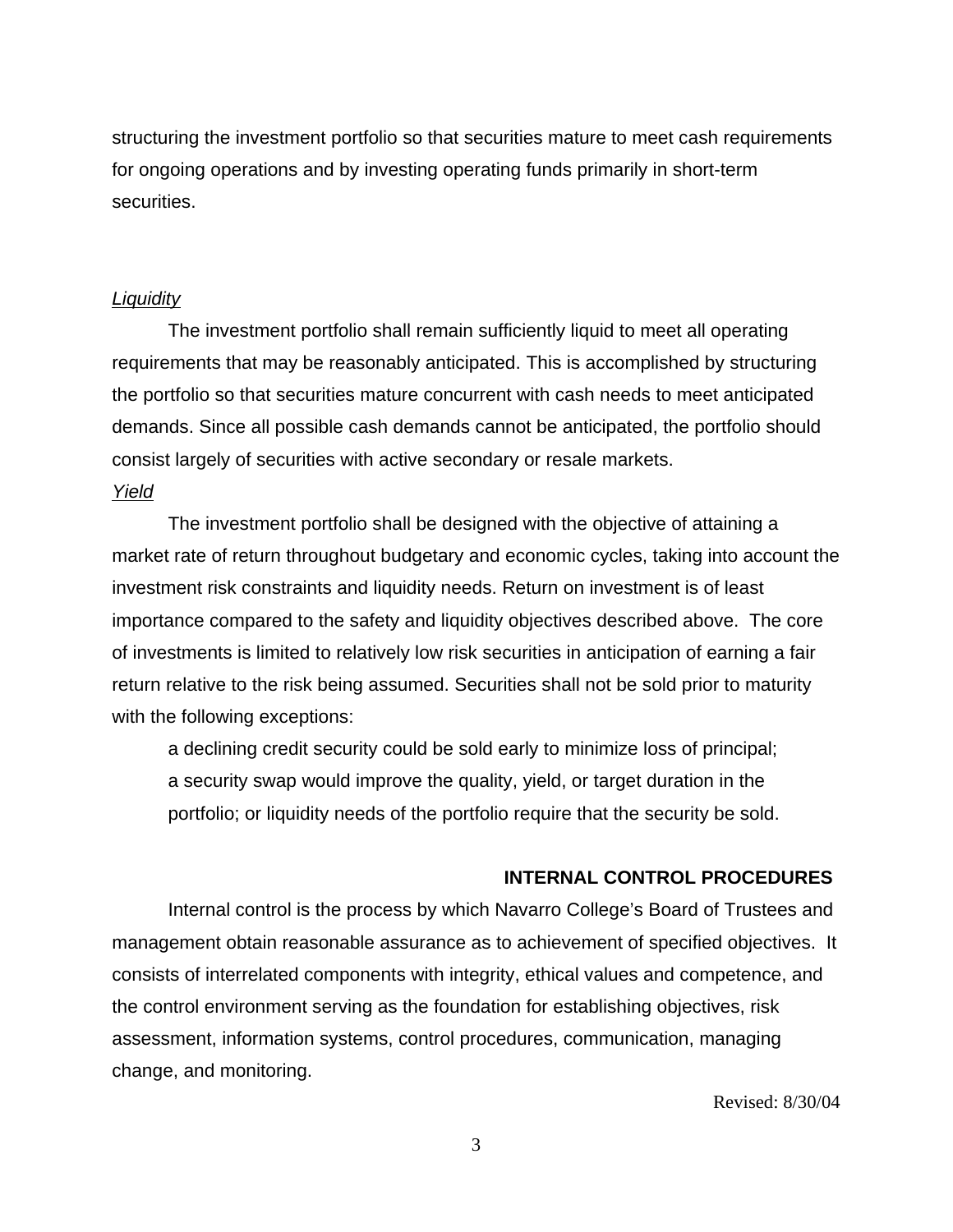#### *Prudence*

 The standard of prudence to be used by investment officials shall be the "prudent person" standard and shall be applied in context of managing an overall portfolio. Investment officers acting in accordance with procedures and this investment policy and exercising due diligence shall be relieved of personal responsibility for an individual security's credit risk or market price changes, provided deviations from expectations are reported in a timely fashion and the liquidity and the sale of securities are carried out in accordance with the terms of this policy.

 Investments shall be made with the judgement and care, under circumstances then prevailing, which persons of prudence, discretion and intelligence exercise in the management of their own affairs, not for speculation, but for investment, considering the probable safety of their capital as well as the probable income to be derived.

## *Ethics and Conflicts of Interest*

 Officers and employees involved in the investment process shall refrain from personal business activity that could conflict with the proper execution and management of the investment program, or that could impair the ability to make impartial decisions. Employees and investment officials shall disclose any material interests in financial institutions with which they conduct business. They shall further disclose any personal financial/investment positions that could be related to the performance of the investment portfolio. Employees and officers shall refrain from undertaking personal investment transactions with the same individual with whom business is conducted on behalf of their entity. An investment officer who has a personal business relationship with any entity seeking to sell an investment to Navarro College or who is related in the second degree by marriage (affinity) or blood relations (consanguinity) to an individual seeking to sell an investment to Navarro College is required to file a statement disclosing the relationship with the Texas Ethics Commission and the Navarro College Board of Trustees.

#### *Delegation of Authority*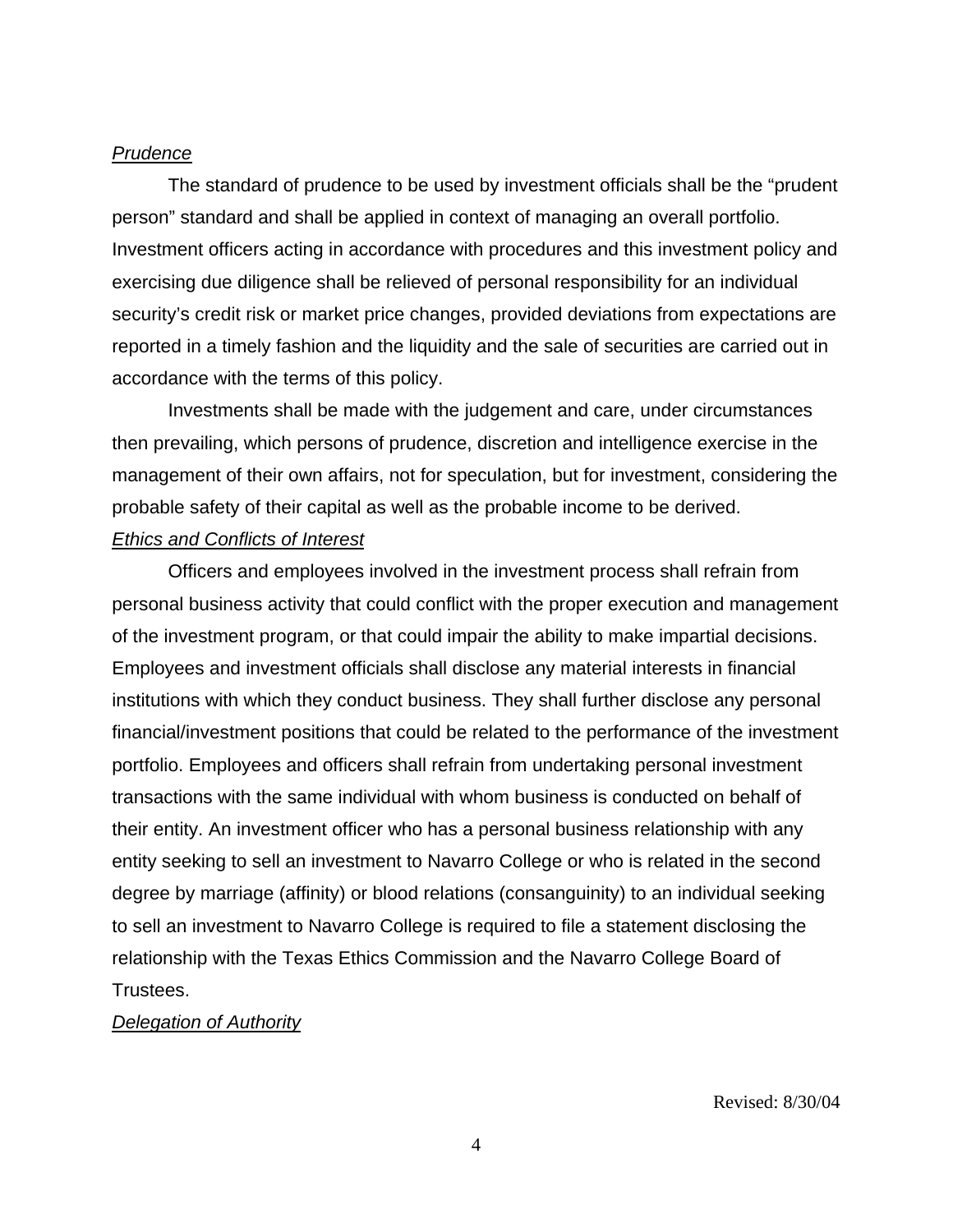Authority to manage the investment program is granted to the Vice-President for Finance and Administration and derived responsibility for the operation of the investment program is hereby delegated to the Investment Officer. No person may engage in an investment transaction except as provided under the terms of this policy and its procedures. The Investment Officer shall be responsible for all transactions undertaken and shall establish a system of controls to regulate the activities of subordinate officials.

#### *Quality and Capability of Investment Management:Training*

 Each member of the Board of Trustees, the President, and its investment officers shall attend at least one training session, provided by the Texas Higher Education Coordinating Board, relating to the person's responsibilities under the Public Funds Investment Act within six months after taking office or assuming duties. The training must include education in: investment controls, security risks, market risks, and compliance with the Public Funds Investment Act.

 The investment officers shall attend a training session not less than once in a two-year period and may receive training from any independent source such as Texas Higher Education Coordinating Board, other governmental agencies, or non-profit organizations. The investment officers shall prepare a report on the Public Funds Investment Act and deliver it to the Board no later than the 180<sup>th</sup> day after the last day of each regular session of the legislature.

#### **SAFEKEEPING AND CUSTODY**

#### *Authorized Financial Dealer and Institution*

 A list will be maintained of financial institutions authorized to provide investment services. In addition, a list will also be maintained of approved security broker/dealers selected by credit worthiness. These may include "primary" dealers or regional dealers. An annual review of the financial condition and registration of qualified bidders will be conducted.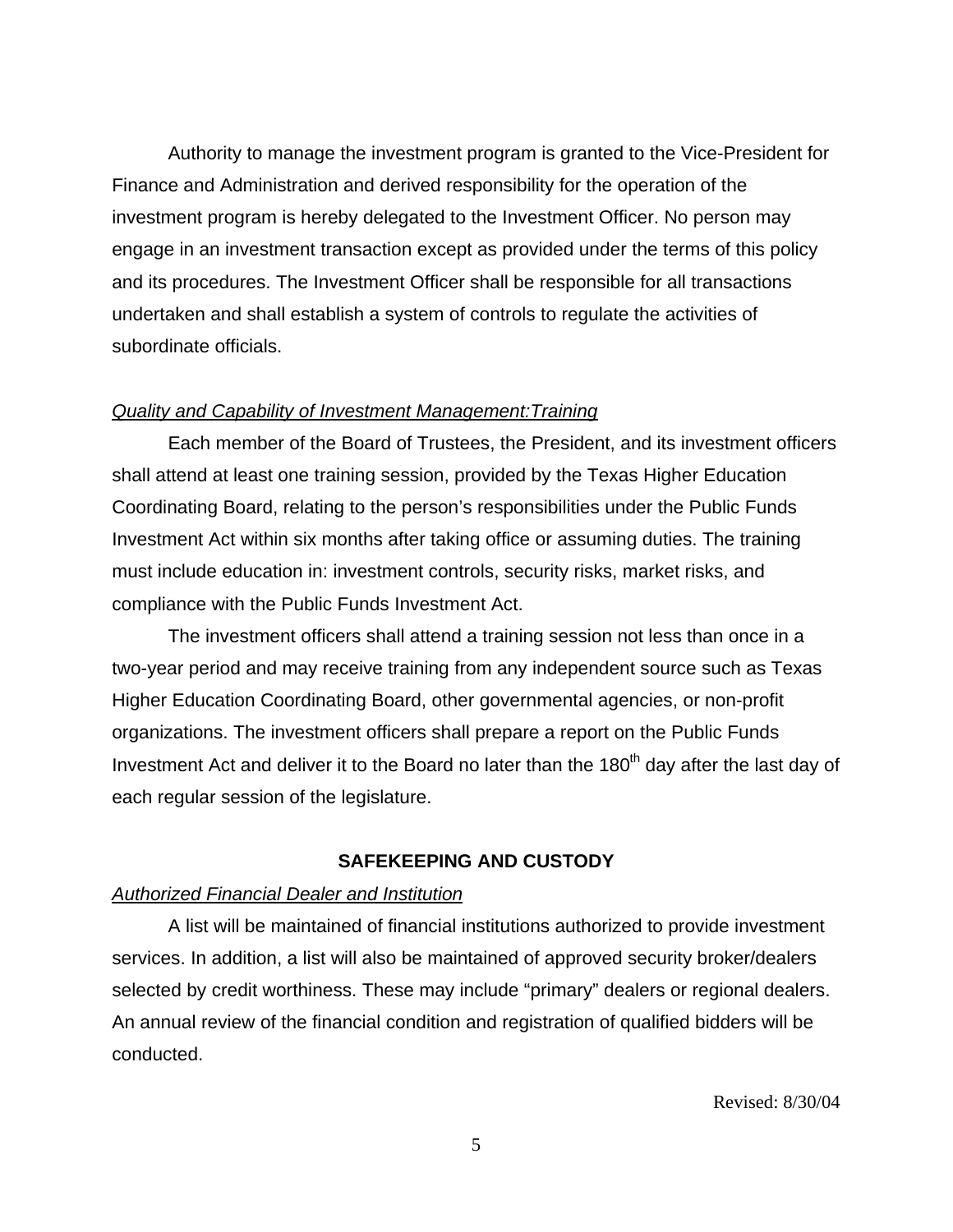For fiscal year **2004-2005**, the Board approves Corsicana National Bank and Trust as its primary dealer for purchase of securities and all financial institutions servicing the College service area as banks for purchase of certificates of deposit and other interest bearing accounts if the institution can provide appropriate deposit insurance and/or pledged collateral.

 The Investment Officer is responsible for establishing and maintaining an internal control structure designed to ensure that the assets of Navarro College are protected from loss, theft or misuse. The internal control structure shall be designed to provide reasonable assurance that these objectives are met. The concept of reasonable assurance recognizes that (1) the cost of the control should not exceed the benefits likely to be derived; and (2) the valuation of costs and benefits requires estimates and judgements by management.

 Accordingly, the President shall establish a process of annual independent review by an external auditor to assure compliance with policies and procedures. The internal controls shall address the following points:

- a. Control of collusion. Collusion is a situation where two or more employees are working in conjunction to defraud their employer.
- b. Separation of transaction authority from accounting and record keeping. By separating the person who authorized or performs the transaction from the people who record or otherwise account for the transaction, a separation of duties is achieved. All investment transactions will be settled on a delivery versus payment basis with the exception of investment pools and mutual funds.
- c. Custodial safekeeping. Securities purchased from any bank or dealer including appropriate collateral (as defined by State law) shall be placed with an independent third party for custodial safekeeping.
- d. Avoidance of physical delivery securities. Book entry securities are much easier to transfer and account for since actual delivery of a document never takes place. Delivered securities must be properly safeguarded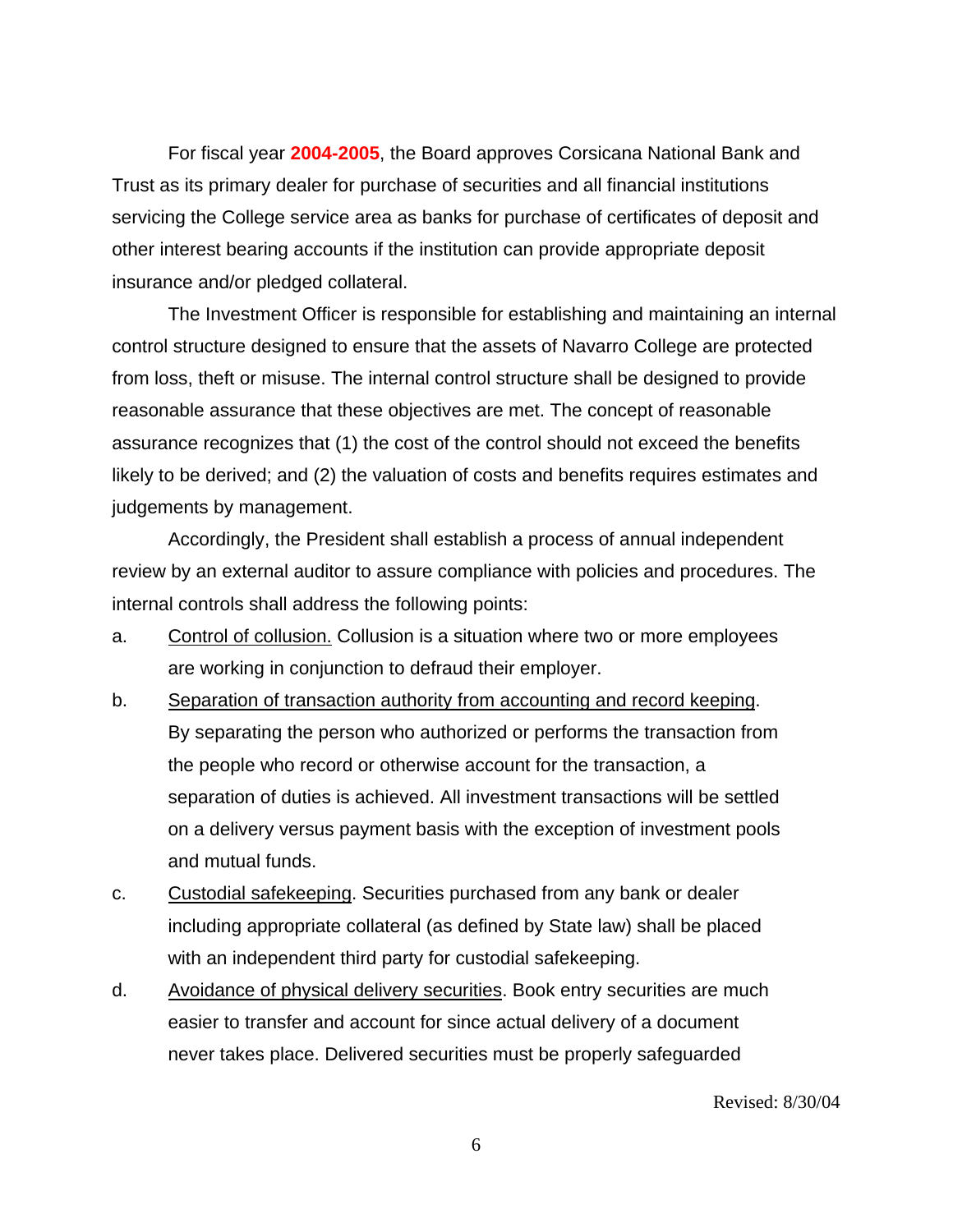against loss or destruction. The potential for fraud and loss increases with physically delivered securities.

e. Clear delegation of authority to subordinate staff members. Subordinate staff members must have a clear understanding of their authority and responsibilities to avoid improper action. Clear delegation of authority also preserves the internal control structure that is contingent on the various staff positions and their respective responsibilities.

# **SUITABLE AND AUTHORIZED INVESTMENTS**

# *Investment Types*

The following investments will be permitted by this policy:

- a. U.S. Government obligations such as Treasury Bills, Treasury Notes, Treasury Bonds, Discount Notes and Debentures
- b. U.S. Government agency obligations such as Farm Credit System, Farmers Home Administration, Federal Home Loan Bank, Federal Home Loan Mortgage Corporation, Government National Mortgage Association, Small Business Administration, Student Loan Marketing Association; and Tennessee Valley **Authority**
- c. Certificates of deposit
- d. Savings and loan association deposits
- e. Prime commercial paper that has a stated maturity of 270 days or less and is rated not less than A-1 or P-1 by at least two nationally recognized credit rating agencies.
- f. Investment-grade obligations of state, local governments, and public authorities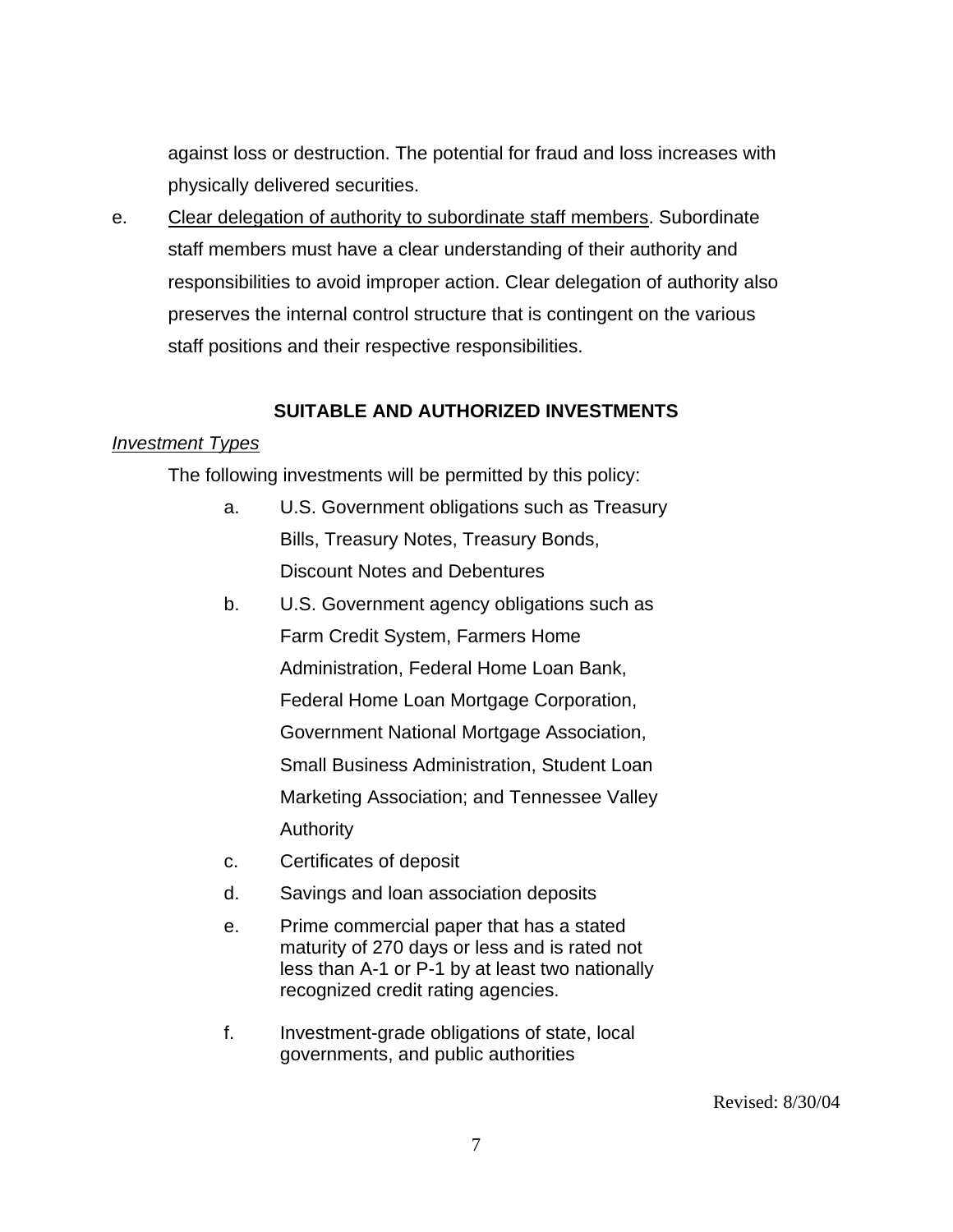The following investments are not authorized by this policy:

- 1. Obligations whose payment represents the coupon payments on the outstanding principal balance of the underlying mortgagebacked security collateral and pays no principal;
- 2. Obligations whose payment represents the principal stream of cash flow from the underlying mortgage-backed security collateral and bears no interest:
- 3. Collateralized mortgage obligations that have a stated final maturity date of greater than 10 years; and
- 4. Collateralized mortgage obligations the interest rate of which is determined by an index that adjusts to opposite to the changes in a market index.

## *Collateralization*

 In accordance with state law, full collateralization will be required on certificates of deposit and cash held in the College's depository bank. Collateralization of certificates of deposit and cash balances will be in accordance with Chapter 2257 of Vernon's Texas Codes Annotated. The total value of eligible collateral to secure the College's deposit of public funds must be in an amount not less than the amount of public funds increased by the amount of any accrued interest. The value of investment security shall be its market value.

 Investment securities to collateralize deposits of Navarro College shall be U.S. Government debt obligations, U.S. Agency debt obligations, State of Texas, local municipalities and district debt obligations. All investment securities will be held at the Federal Reserve Bank of Dallas, the Federal Home Loan Bank of Dallas or at a third party bank as approved by the College.

 All substitution of security collateral shall be approved by the Investment Committee composed of the Vice-President for Finance and Administration, the Business Manager, and the Comptroller.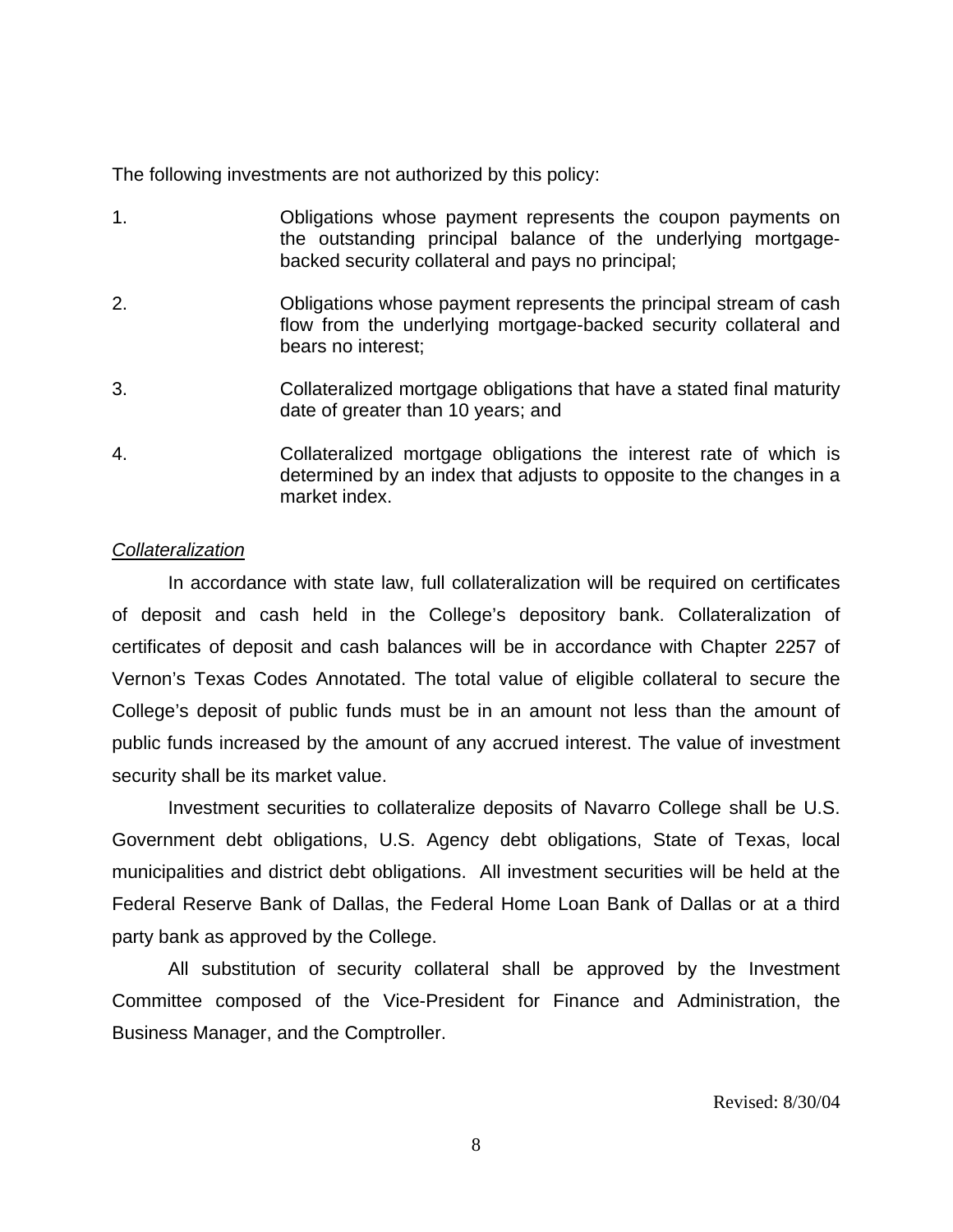In accordance with H.B. 3459, the College requires the collateral pledged on mortgage backed securities pledged to the District be in an amount of not less than 110% of the market value of the securities.

 Navarro College depository bank shall maintain a separate, accurate and complete record relating to pledged investment security, a deposit of public funds and a transaction related to a pledged investment security. It is the College's responsibility to inform the depository bank of any significant change in the amount of activity of its deposits.

 According to Section 2257.048 of the Government code, a security interest arises out of a depository's bank pledge at the time that the custodian identifies the pledge of the security on it's books and records and issues the trust receipt.

#### **INVESTMENT STRATEGY**

#### *Diversification*

 The investments will be diversified by security type and maturity. The buy and sell decisions in regard to investments entered into the portfolio will be made by the investment team. The investment team shall be composed of the Vice-President for Finance and Administration and the Business Manager.

 Buy and sell decisions will be primarily influenced by cash flow in each of the respective funds listed previously. The fundamental investment strategy of Navarro College will be to buy an investment and hold it until its maturity. However, because of changes in market conditions and changes in anticipated cash flow there may be instances where decisions will need to be made to liquidate the investment prior to its maturity.

 When the investment team makes decisions in regard to purchasing securities for the portfolio, the team must interpret the interest rate cycle and may choose to make relatively long term purchases for the purpose of "locking in" a favorable interest rate or choose to make shorter term purchases if they anticipate interest rates to be more favorable in the future.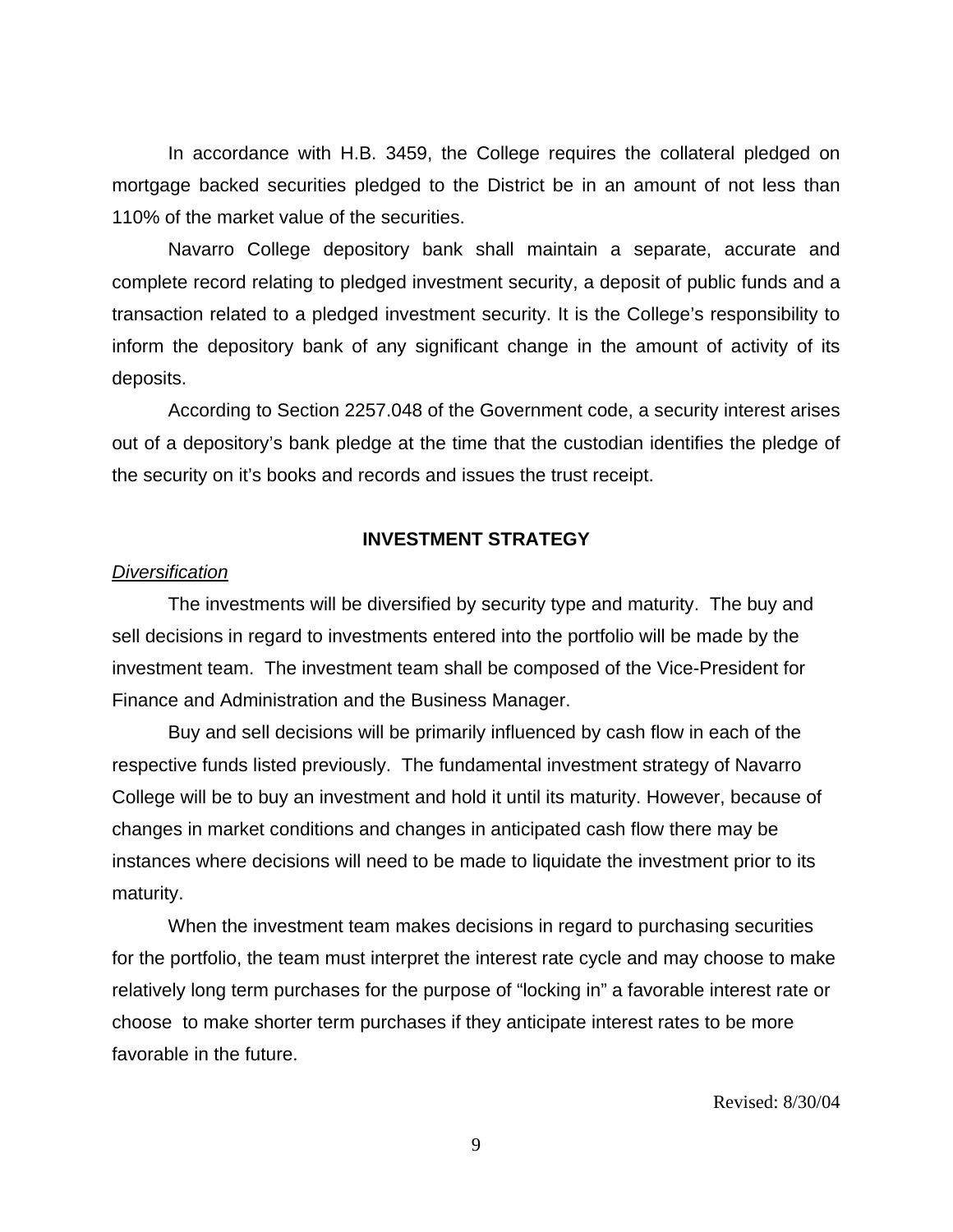The investment team is given the responsibility for putting into place an investment portfolio which serves the College's financial requirements and also attempts to protect the College against market condition changes. It is the intent of this document to give the investment team the latitude to purchase investments within the scope outlined and to change strategies within the confines of the stated objectives of this policy.

## *Maximum Maturities*

 Navarro College will normally limit final maturities on any securities to seven years or less. To the extent possible, Navarro College will attempt to match its investments with anticipated cash flow requirements. Unless matched to a specific cash flow, Navarro College will not directly invest in securities maturing more than five (5) years from the date of purchase. The Investment Officer will analyze each fund and determine what the appropriate average weighted maturity of the portfolio should be.

 The following funds will require investments that are shorter term in maturities. These funds will require investments that generally mature in one year or less:

> Educational and General Fund Plant Fund Auxiliary Enterprises Fund Agency Fund

Smaller amounts of the above funds may be invested for longer than one year if this investment is consistent with cash flow requirements. The following funds will normally allow for maturities of longer than one year:

# Debt Service Fund Student Financial Aid Fund

 The Investment Officer will provide for a diversified maturity schedule for all investments. In addition, diversification of security types, i.e. Federal Home Loan

Revised: 8/30/04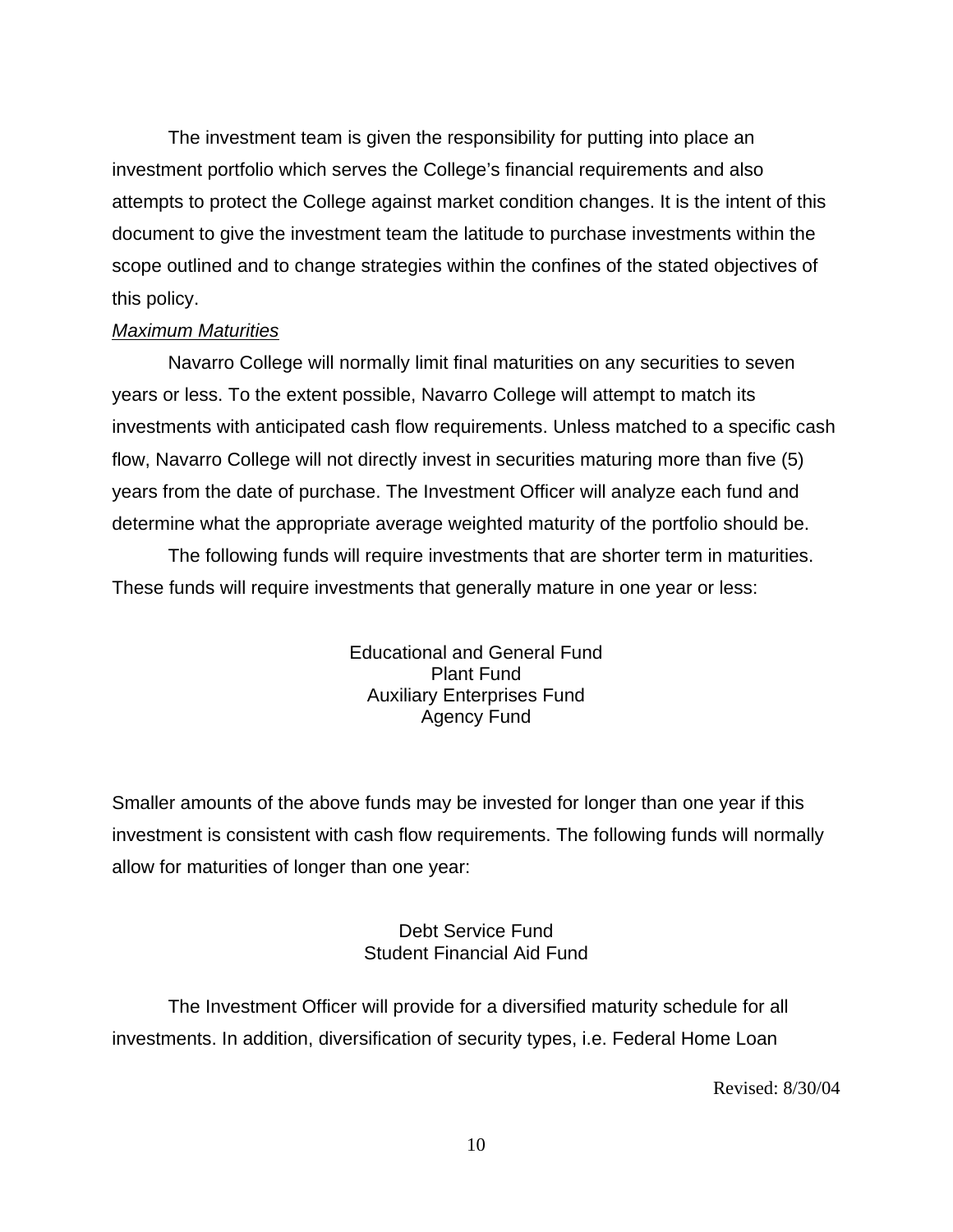Mortgage Notes, U. S. Treasury Bills, etc., is required. For Agency securities, normally no more than 25% of the total portfolio shall be in one type of security issued by one agency. There is no restriction on U.S. Treasury Notes.

# **REPORTING**

# *Methods*

 The Investment Officer shall prepare an investment report at least quarterly, including a succinct management summary that provides a clear picture of the status of the current investment portfolio and transactions made over the last quarter. This management summary will be prepared in a manner which will allow Navarro College to ascertain whether investment activities during the reporting period have conformed to the investment policy. The report should be provided to the President and the Board of Trustees. The report must:

- a. describe in detail the investment position of Navarro College on the date of the report;
- b. be prepared jointly by all investment officers of Navarro College;
- c. be signed by the Investment Officer and Deputy Investment Officer;
- d. contain a summary statement of each pooled fund group that includes the:
	- 1. beginning market value for the reporting period;
	- 2. additions and changes to market value during the period;
	- 3. ending market value for the period;
- e. state the book value and market value of each separately invested asset *that has a maturity date*;
- f. state the account or fund or pooled group fund for which each individual investment was acquired; and
- g. state the compliance of the investment portfolio with Navarro College's investment policy, investment strategy and the provision of the Public Funds Investment Act as amended.
- h. be posted to the Navarro College website in accordance with State Auditor's Office requirements.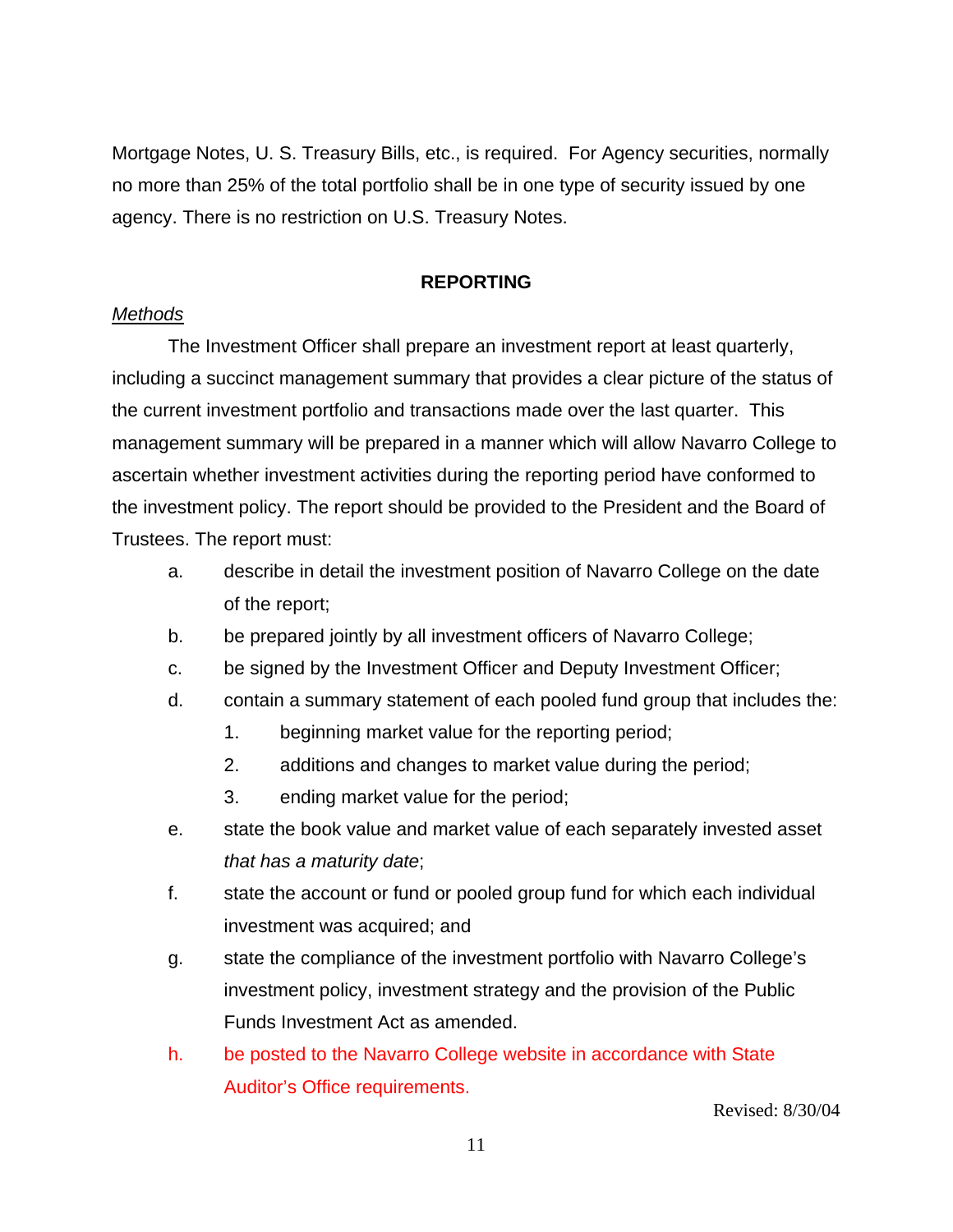In accordance with H.B. 2799, there will be a formal annual review of the quarterly reports by an independent auditor with results reported to the governing body. The auditors should also report assurances regarding compliance with the Public Funds Investment Act.

## *Performance Standards*

 The investment portfolio will be managed in accordance with the parameters specified within this policy. The portfolio should obtain a market average rate of return during a market/economic of stable interest rates. Portfolio performance should be compared to appropriate benchmarks on a regular basis. The investment officers will use the *Wall Street Journal* to monitor and report the market prices of the investments acquired. Corrective action will be taken if an investment consistently under- performs as compared to its appropriate benchmark.

#### *Amendment*

 This policy shall be reviewed on an annual basis. In accordance with H.B. 2799, the Board of Trustees will take formal action annually stating this policy and strategy has been reviewed and record any changes in the document. Any changes must be approved by the Board of Trustees, as well as the individual(s) charged with maintaining internal controls. However, as changes occur in financial markets, the Board of Trustees may amend this policy as often as needed.

## **STATE OF TEXAS § COUNTY OF NAVARRO §**

#### **NAVARRO COLLEGE DISTRICT**

 I, the undersigned, Secretary-Treasurer of the Board of Trustees of Navarro College District, do hereby certify that the attached is a true, full and correct copy of a